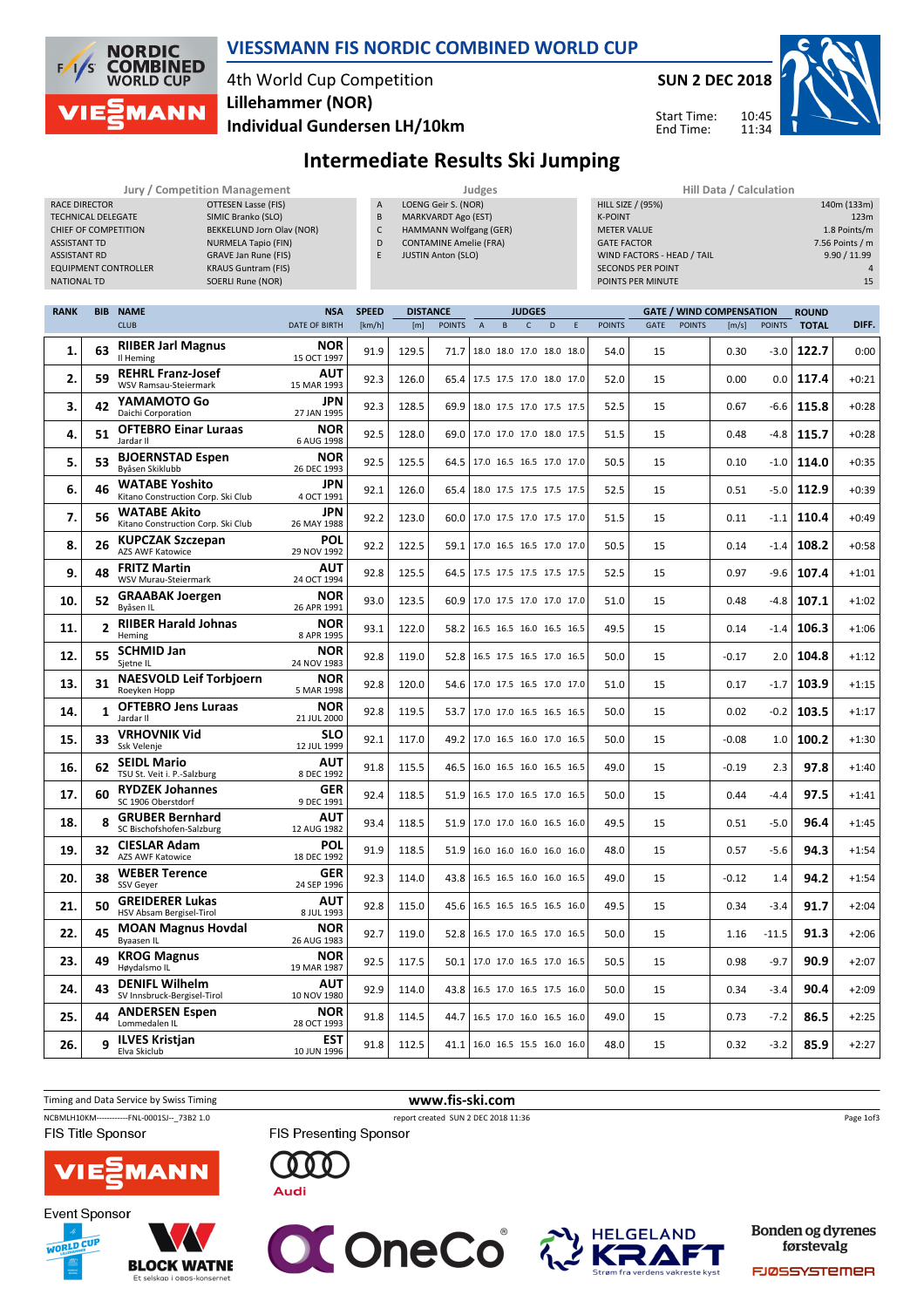

#### VIESSMANN FIS NORDIC COMBINED WORLD CUP

4th World Cup Competition Individual Gundersen LH/10km Lillehammer (NOR)

SUN 2 DEC 2018

Start Time: End Time:

10:45



### Intermediate Results Ski Jumping

| <b>RANK</b> | <b>BIB</b>          | <b>NAME</b>                                                   | <b>NSA</b>                | <b>SPEED</b> | <b>DISTANCE</b> |               | <b>JUDGES</b>  |                          | <b>GATE / WIND COMPENSATION</b> |   |   |               | <b>ROUND</b> |               |         |               |              |         |
|-------------|---------------------|---------------------------------------------------------------|---------------------------|--------------|-----------------|---------------|----------------|--------------------------|---------------------------------|---|---|---------------|--------------|---------------|---------|---------------|--------------|---------|
|             |                     | <b>CLUB</b>                                                   | <b>DATE OF BIRTH</b>      | [km/h]       | [m]             | <b>POINTS</b> | $\overline{A}$ | B                        | $\mathsf{C}$                    | D | E | <b>POINTS</b> | GATE         | <b>POINTS</b> | [m/s]   | <b>POINTS</b> | <b>TOTAL</b> | DIFF.   |
| 26.         | 5                   | <b>SONEHARA Go</b><br>Tokyo Biso Kogyo Corp.Ski Club          | JPN<br>1 OCT 1993         | 92.6         | 112.0           | 40.2          |                | 16.0 16.0 16.0 16.0 16.0 |                                 |   |   | 48.0          | 15           |               | 0.23    | $-2.3$        | 85.9         | $+2:27$ |
| 28.         | 61                  | <b>FRENZEL Eric</b><br><b>SSV Gever</b>                       | <b>GER</b><br>21 NOV 1988 | 92.3         | 110.0           | 36.6          |                | 16.0 16.0 16.0 16.5 16.0 |                                 |   |   | 48.0          | 15           |               | $-0.03$ | 0.4           | 85.0         | $+2:31$ |
| 28.         | 30                  | <b>HUG Tim</b><br>SC Gerlafingen                              | <b>SUI</b><br>11 AUG 1987 | 92.6         | 111.5           | 39.3          |                | 16.0 16.0 16.0 16.5 16.0 |                                 |   |   | 48.0          | 15           |               | 0.23    | $-2.3$        | 85.0         | $+2:31$ |
| 30.         | 34                  | <b>HEROLA Ilkka</b><br>Puijon Hiihtoseura                     | <b>FIN</b><br>22 JUN 1995 | 92.7         | 113.5           | 42.9          |                | 15.5 16.0 16.5 16.5 16.0 |                                 |   |   | 48.5          | 15           |               | 0.68    | $-6.7$        | 84.7         | $+2:32$ |
| 31.         | 22                  | <b>PASICHNYK Viktor</b><br>Kremenets Ski School               | <b>UKR</b><br>2 DEC 1992  | 92.7         | 110.0           | 36.6          |                | 15.5 16.0 16.0 16.0 14.5 |                                 |   |   | 47.5          | 15           |               | 0.04    | $-0.4$        | 83.7         | $+2:36$ |
| 32.         | 40                  | <b>GERARD Antoine</b><br><b>US Ventron</b>                    | <b>FRA</b><br>15 JUN 1995 | 91.7         | 110.0           | 36.6          |                | 16.0 16.0 15.5 16.0 16.0 |                                 |   |   | 48.0          | 15           |               | 0.25    | $-2.5$        | 82.1         | $+2:42$ |
| 33.         | 57                  | <b>FAISST Manuel</b><br>SV Baiersbronn                        | <b>GER</b><br>11 JAN 1993 | 91.9         | 109.0           | 34.8          |                | 15.5 16.0 16.0 16.0 16.0 |                                 |   |   | 48.0          | 15           |               | 0.16    | $-1.6$        | 81.2         | $+2:46$ |
| 34.         | 18                  | <b>PASHAEV Alexander</b><br>St.Petersburg SHVSM po ZVS.       | <b>RUS</b><br>6 DEC 1997  | 92.5         | 108.0           | 33.0          |                | 16.0 15.5 16.0 16.0 16.0 |                                 |   |   | 48.0          | 15           |               | 0.03    | $-0.3$        | 80.7         | $+2:48$ |
| 35.         | 29                  | <b>NAGAI Hideaki</b><br>Gifu Hino Motors Ski Team             | <b>JPN</b><br>5 SEP 1983  | 92.3         | 108.5           | 33.9          |                | 15.5 15.5 15.0 16.0 15.5 |                                 |   |   | 46.5          | 15           |               | 0.09    | $-0.9$        | 79.5         | $+2:53$ |
| 36.         | 27                  | <b>LAHEURTE Maxime</b><br>Douanes - AS Gerardmer Ski Nordique | <b>FRA</b><br>20 MAY 1985 | 91.5         | 109.5           | 35.7          |                | 15.5 15.5 16.0 15.5 16.0 |                                 |   |   | 47.0          | 15           |               | 0.39    | $-3.9$        | 78.8         | $+2:56$ |
| 37.         | 47                  | <b>PORTYK Tomas</b><br>LSK Lomnice nad Popelkou               | <b>CZE</b><br>6 APR 1996  | 92.6         | 109.0           | 34.8          |                | 15.5 16.0 15.0 16.0 15.5 |                                 |   |   | 47.0          | 15           |               | 0.42    | $-4.2$        | 77.6         | $+3:00$ |
| 38.         | 41                  | <b>COSTA Samuel</b><br><b>GS FIAMME ORO</b>                   | <b>ITA</b><br>30 NOV 1992 | 92.3         | 107.0           | 31.2          |                | 16.0 16.0 15.5 15.5 15.5 |                                 |   |   | 47.0          | 15           |               | 0.16    | $-1.6$        | 76.6         | $+3:04$ |
| 39.         | 17                  | <b>PAZOUT Ondrej</b><br>ASO Dukla Liberec                     | <b>CZE</b><br>1 JUL 1998  | 92.9         | 107.5           | 32.1          |                | 15.5 16.0 15.5 15.5 15.5 |                                 |   |   | 46.5          | 15           |               | 0.26    | $-2.6$        | 76.0         | $+3:07$ |
| 40.         | 24                  | <b>MUHLETHALER Laurent</b><br>Premanon                        | <b>FRA</b><br>27 SEP 1997 | 92.0         | 104.0           | 25.8          |                | 15.5 15.5 16.0 16.0 15.5 |                                 |   |   | 47.0          | 15           |               | 0.02    | $-0.2$        | 72.6         | $+3:20$ |
| 41.         | 23                  | <b>YAHIN Ernest</b><br>SDUSHOR 33 Ufa                         | <b>RUS</b><br>9 JAN 1991  | 92.1         | 107.0           | 31.2          |                | 13.5 14.0 14.5 14.0 14.0 |                                 |   |   | 42.0          | 15           |               | 0.27    | $-2.7$        | 70.5         | $+3:29$ |
| 42.         | 54                  | <b>RIESSLE Fabian</b><br>SZ Breitnau                          | GER<br>18 DEC 1990        | 92.7         | 101.5           | 21.3          |                | 15.0 15.5 15.5 15.5 15.5 |                                 |   |   | 46.5          | 15           |               | 0.12    | $-1.2$        | 66.6         | $+3:44$ |
| 43.         | 39                  | <b>PITTIN Alessandro</b><br><b>GS FIAMMEGIALLE</b>            | <b>ITA</b><br>11 FEB 1990 | 91.7         | 100.0           | 18.6          |                | 16.0 16.0 15.5 16.0 15.5 |                                 |   |   | 47.5          | 15           |               | 0.11    | $-1.1$        | 65.0         | $+3:51$ |
| 44.         | 28                  | <b>FLETCHER Taylor</b><br>Steamboat Springs Winter Sports Clu | <b>USA</b><br>11 MAY 1990 | 92.6         | 102.0           | 22.2          |                | 15.0 15.0 15.5 15.0 15.5 |                                 |   |   | 45.5          | 15           |               | 0.29    | $-2.9$        | 64.8         | $+3:52$ |
| 45.         | 14                  | <b>SHIMIZU Aguri</b><br>Euglena Ski Club                      | JPN<br>9 MAR 1992         | 91.9         | 96.0            | 11.4          |                | 13.5 14.5 13.5 14.0 14.0 |                                 |   |   | 41.5          | 15           |               | $-0.80$ | 9.6           | 62.5         | $+4:01$ |
| 46.         | 15                  | <b>MAEKIAHO Arttu</b><br>Kainuun Hiihtoseura                  | <b>FIN</b><br>16 SEP 1997 | 92.6         | 99.5            | 17.7          |                | 15.5 15.5 15.5 16.0 15.5 |                                 |   |   | 46.5          | 15           |               | 0.28    | $-2.8$        | 61.4         | $+4:05$ |
| 47.         | 19                  | <b>MAZURCHUK Dmytro</b><br>Kremenets Ski school               | <b>UKR</b><br>19 JAN 1999 | 91.8         | 96.0            | 11.4          |                | 14.0 15.0 15.0 15.0 13.5 |                                 |   |   | 44.0          | 15           |               | $-0.13$ | 1.6           | 57.0         | $+4:23$ |
| 48.         | 35                  | <b>MUTRU Leevi</b><br>Lahti SC                                | <b>FIN</b><br>16 MAY 1995 | 92.1         | 95.5            | 10.5          |                | 15.5 15.0 15.0 15.0 15.0 |                                 |   |   | 45.0          | 15           |               | -0.01   | 0.1           | 55.6         | +4:28   |
| 49.         | 37                  | <b>BRAUD Francois</b><br>ARMEES-EMHM - Chamonix               | <b>FRA</b><br>27 JUL 1986 | 91.8         | 85.0            | $-8.4$        |                | 13.5 13.0 14.0 13.5 13.5 |                                 |   |   | 40.5          | 15           |               | $-1.41$ | 16.9          | 49.0         | $+4:55$ |
|             | <b>Disqualified</b> |                                                               |                           |              |                 |               |                |                          |                                 |   |   |               |              |               |         |               |              |         |

58 GEIGER Vinzenz GER SCE 4

SCE 4 : SUIT